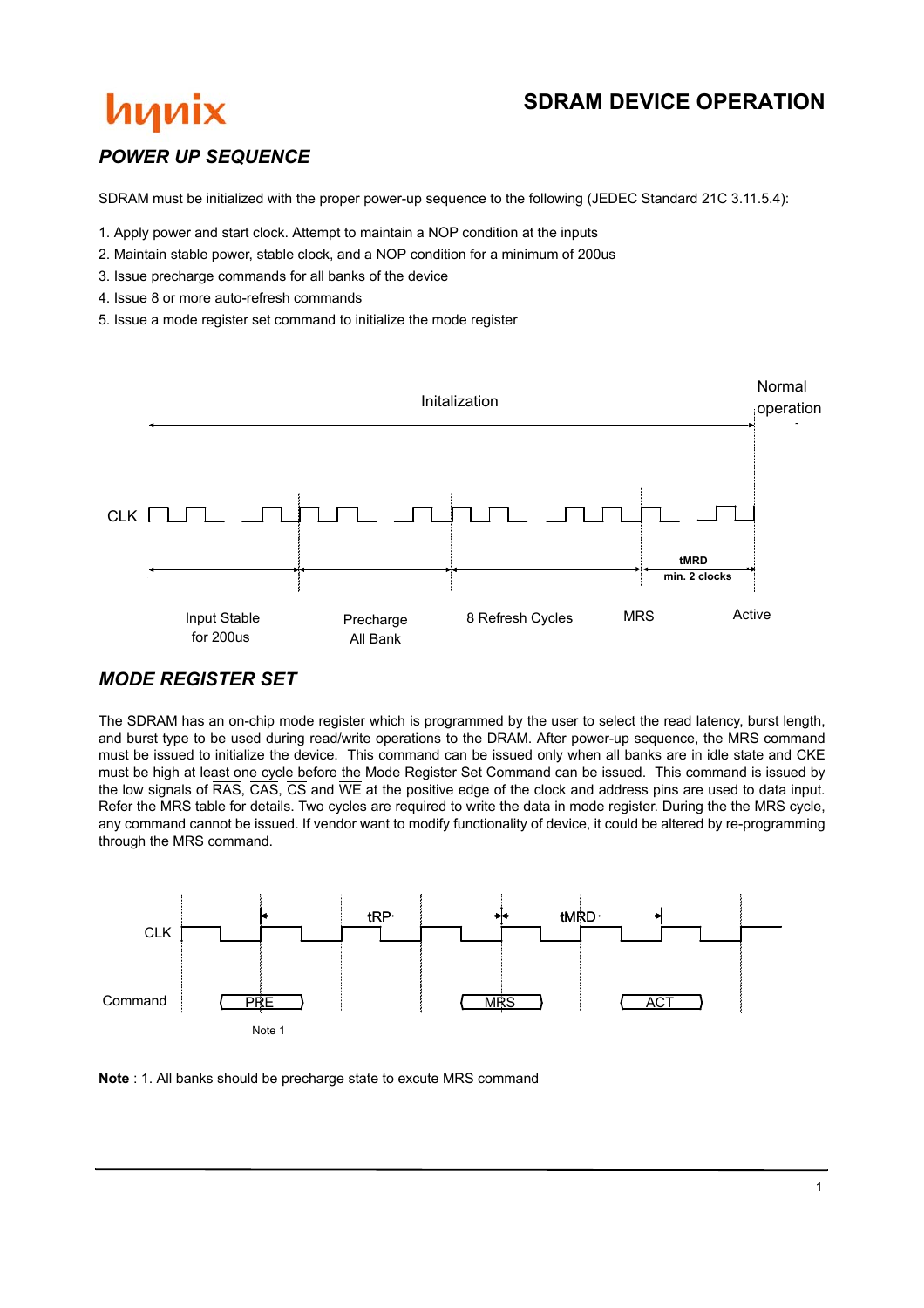

# *ROW ACTIVE*

A random row in the idle bank of SDRAM can be activated using a bank active command. The bank active command is initiated by activating  $\overline{CS}$ ,  $\overline{RAS}$  and deactivating  $\overline{CAS}$ , WE with row and bank address at the same clock rising edge. Once a row active command has been issued to the bank selected by the bank address, the selected bank leaves its idle state and goes into its row activating state. Accordingly, the row address is latched and the appropriate row in the bank selected. Data from that row of memory is sensed and latched by the bank`s sense amplifiers, to be used for later read or write operations. Burst read or write command can be issued on the this activated row after the minimum tRCD time delay. A bank can be activated even when the opposite bank is active. Minimun tRRD time delay is required to active anonther bank. A row active command cannot be given to a bank if that bank is already active. Also, a row active command cannot be given to either bank if the SDRAM is currently in the power down, self refresh, auto refresh (for the period specified by tRC), or clock suspend states.

# *READ BANK*

This command is used to access burst read of data in actived row. The read command is initiated by activating CS,  $\overline{CAS}$  and asserting high on  $\overline{WE}$  with column address at the same clock rising edge. The first data is available after  $\overline{CAS}$  latency number of clock cycles. The length of the burst and the  $\overline{CAS}$  latency will be determined by mode register set values. The burst read can be terminated by another commands - burst stop, burst read or burst write command to the same bank or the other active bank or a precharge command to the same bank. At the end of burst length, the data outputs will go to Hi-Z and the bank will re-enter the row active state.

# *WRITE BANK*

This command is used to write data into SDRAM. The write command is initiated by activating  $\overline{CS}$ ,  $\overline{CAS}$  and  $\overline{WE}$  with column address at the same clock rising edge. The first data can be input with write command and column address in same clock cycle regardless of what value of CAS latency is programmed into the mode register. The length of the burst will be determined by the values programmed during the MRS command.



### **ROW ACTIVE, READ AND WRITE**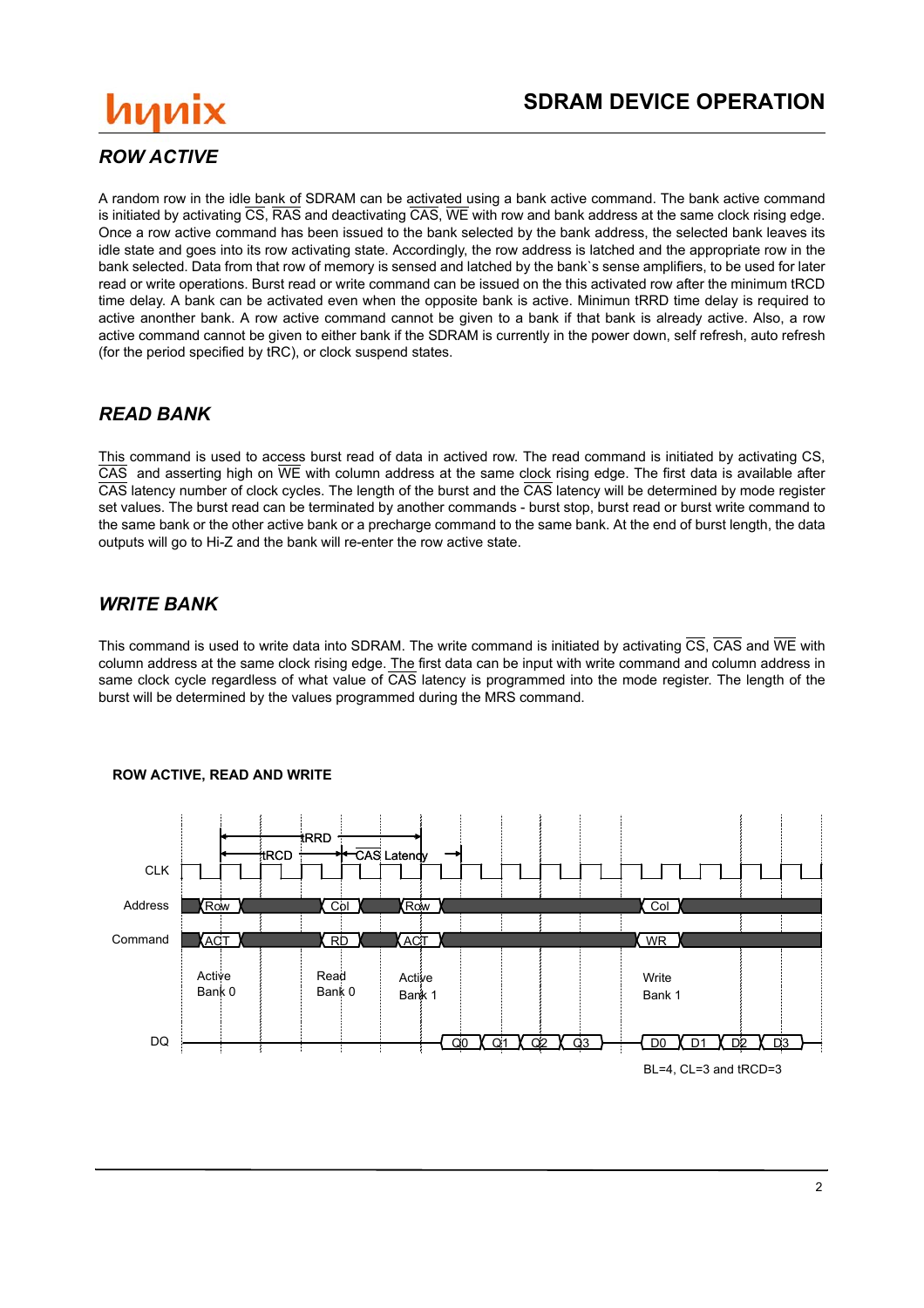

### **READ TERMINATED BY READ**





**READ TERMINATED BY WRITE AND DQM**

 $BL=4$ 





BL=4, CL=3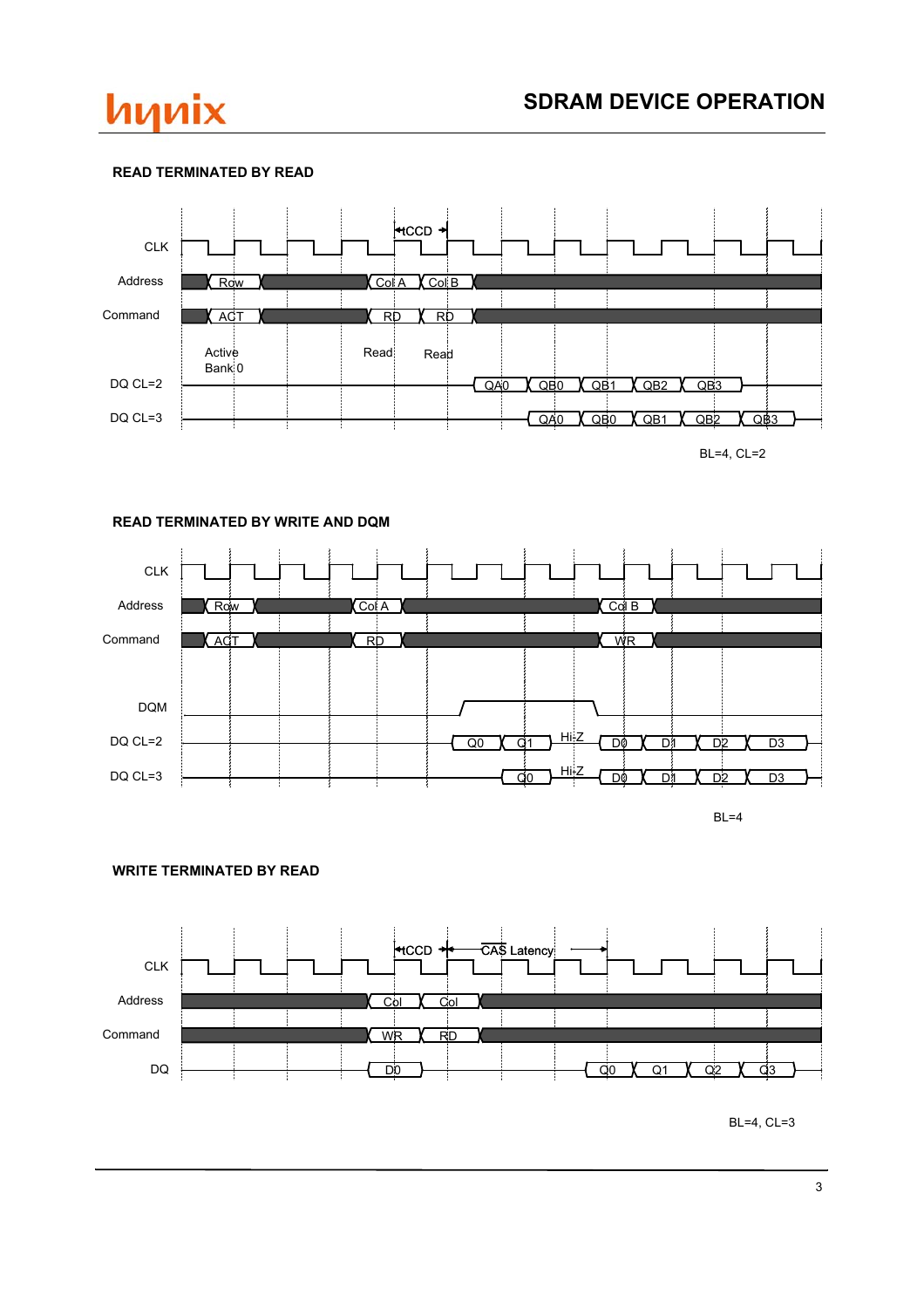

### **WRITE TERMINATED BY WRITE**



### *DQM FUNCTION*

This command is used to mask data input during the write cycle and control output buffer during the read cycle. If data mask is initated by asserting low on DQM during the read cycle, the data outputs are masked (disabled) and become Hi-Z state after 2 cycle later. During the write cycle, DQM mask data input with zero latency.



### **READ DATA MASK**

BL=4, CL=2 & 3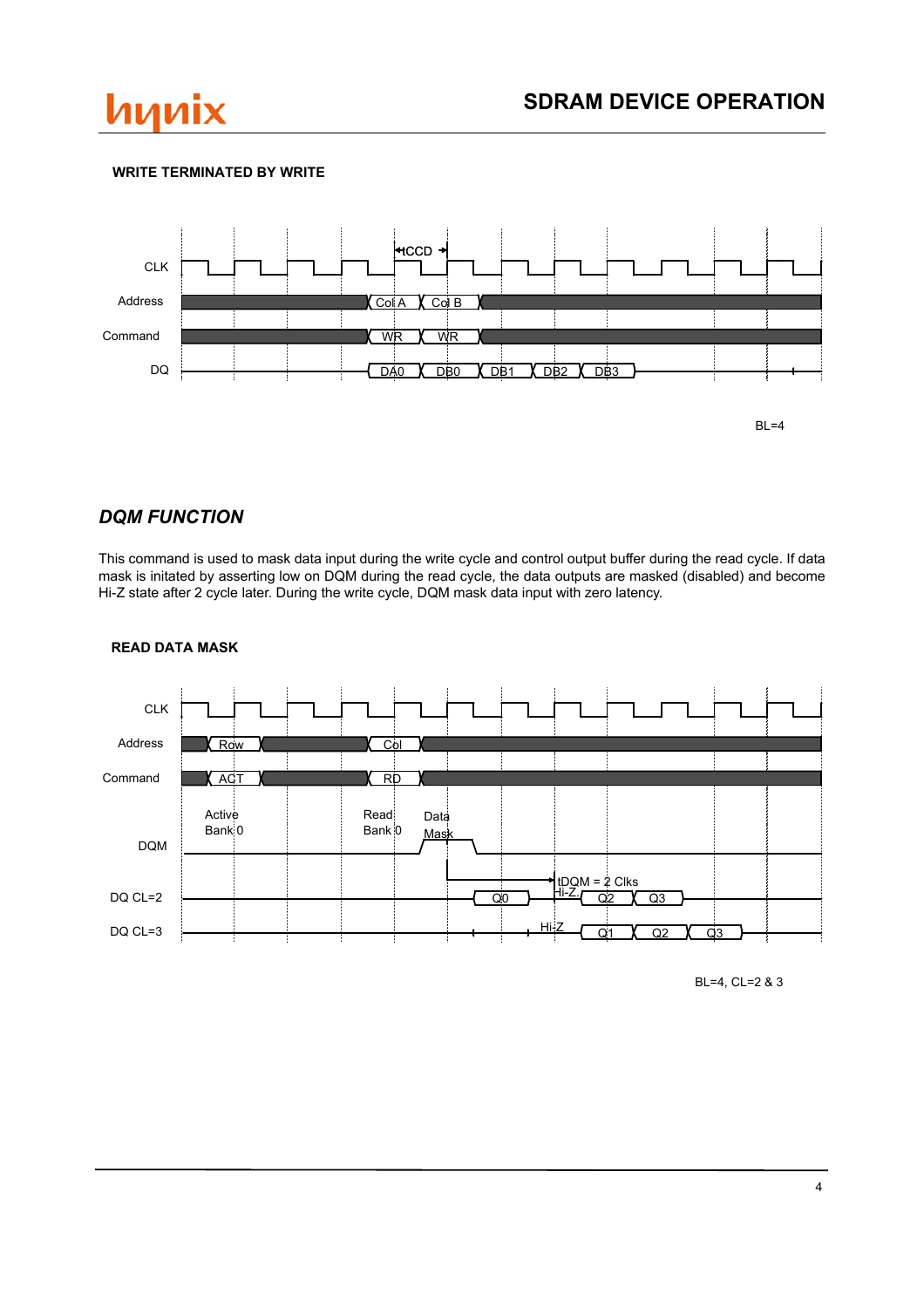# ИИИІХ

### **WRITE DATA MASK**



 $BI = 4$ 

### *PRECHARGE*

This command is used to precharge bank selected by bank addresses. The precharge command is initiated by activating CS, RAS, WE and AP with bank address. When AP is high, all banks are precharged by precharge command. When AP is low, only the bank which selected by bank address is precharged. After precharged command is issued, minimun tRP time delay must be required to active bank. After tRP timing delay, bank will be idle state.

л. л. л. л. H. . ш × × × л , п ш ٠ ٠ ٠ . . л. ⇁ л. H. . . ٠ ٠ ٠ Ш . . п ш J. ш ٠ ٠ ٠ ٠ Ш ٠ RD X PRE X PRE X ACT Q0 X Q11 X Q2 X Q3 CL → I t<del>ri</del>nRP CLK Command DQ **BL=4**

**PRECHARGE AFTER BURST WRITE**

**PRECHARGE AFTER BURST READ**



Note 1. tDPL should be required to excute precharge after burst write. tDPL = 1 CLK for CAS latency 2 and 3

٠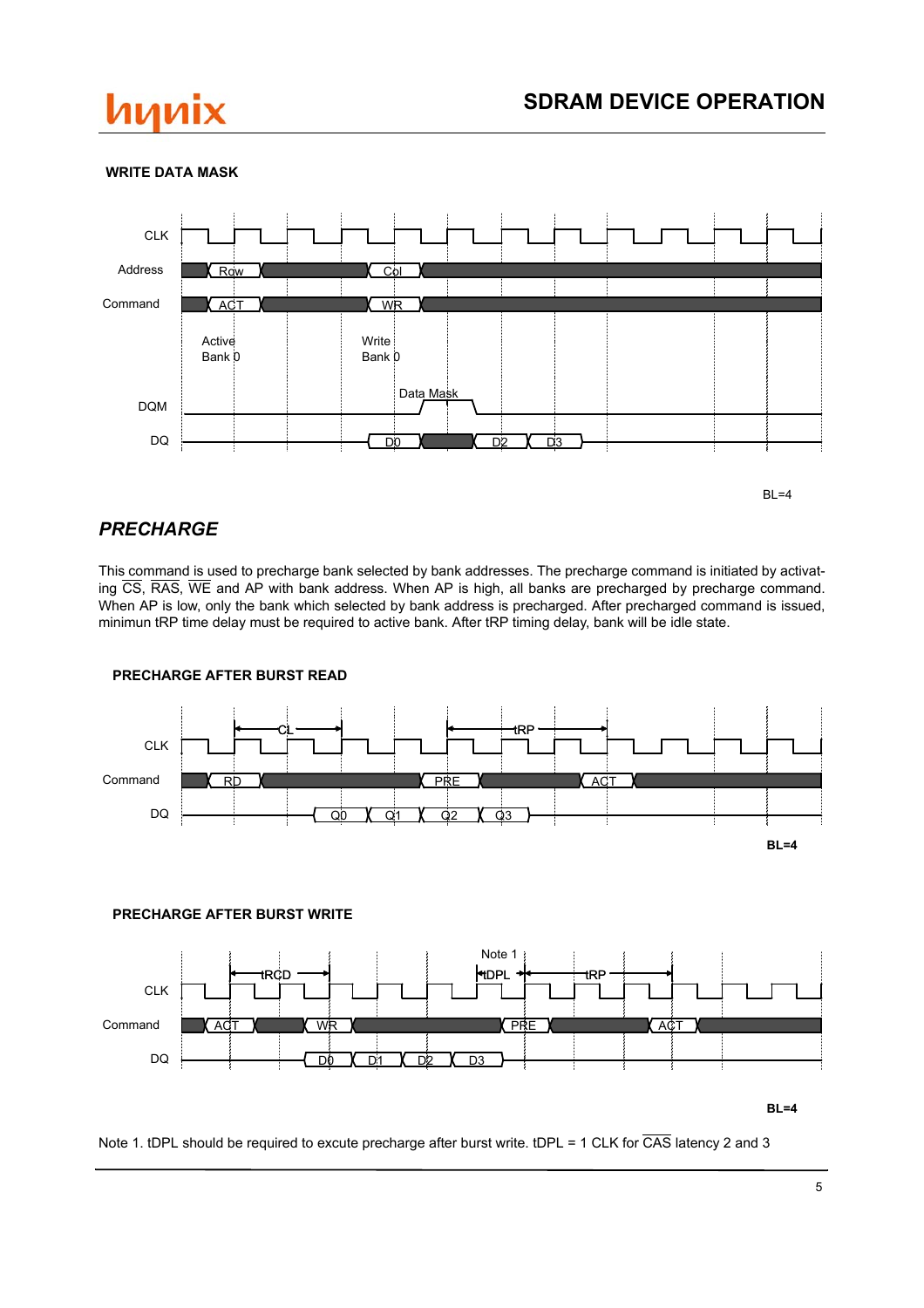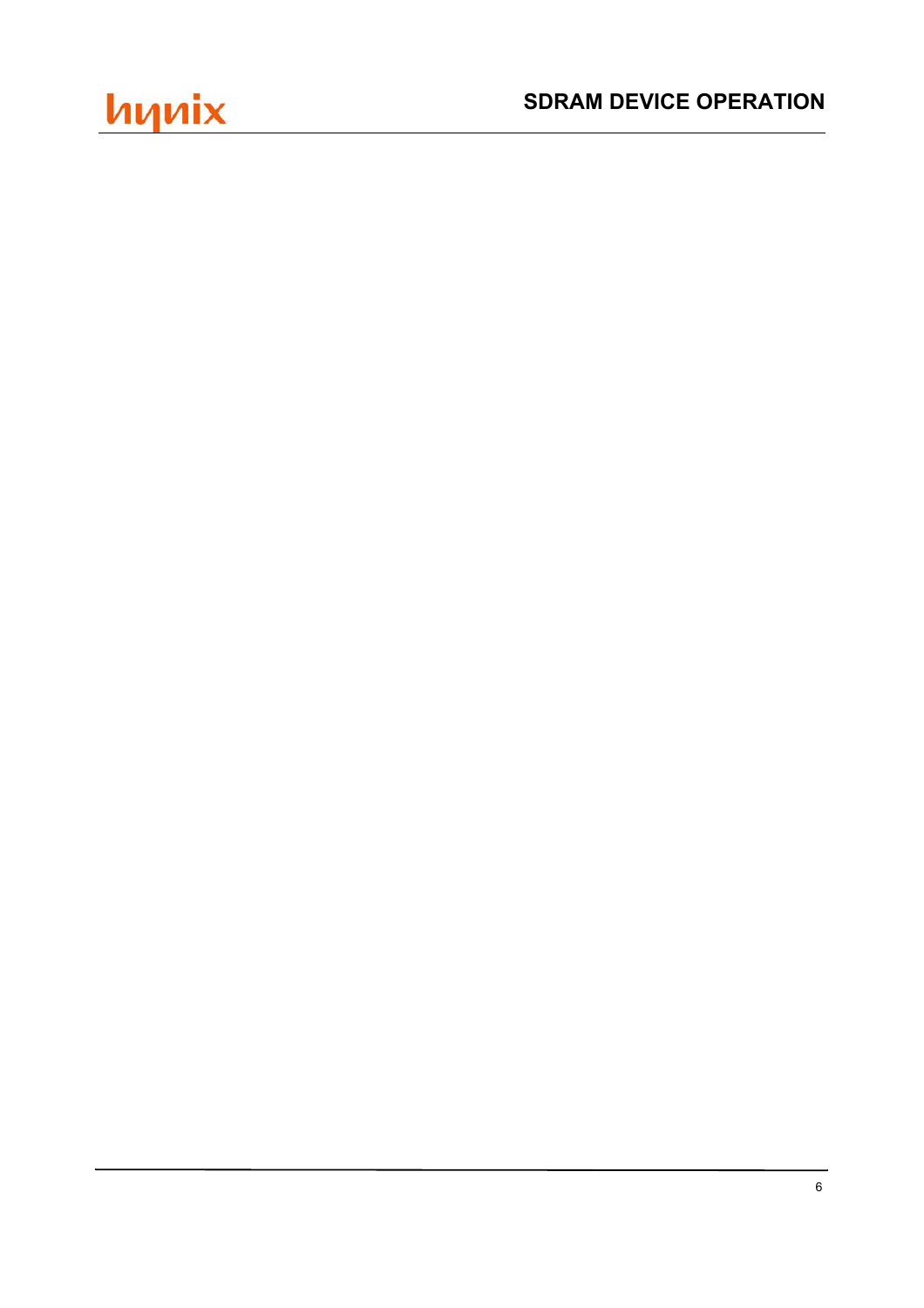# *AUTO PRECHARGE*

This command is used to precharge active bank without precharge command during the read and write cycle. A read (or write) and precharge cycle are performed within minimun tRAS cycle. The auto precharge command is issued with read or write command at same clock rising edge. If read or write command is issued by asserting high on AP, then the bank will enter idle state after read or write cycle. A read or write command with auto precharge can not be terminated by read, write, precharge and burst stop. So these commands are prohibited during the read or write with auto precharge cycle.



### **BURST WRITE WITH AUTO PRECHARGE**



 $BL = 4$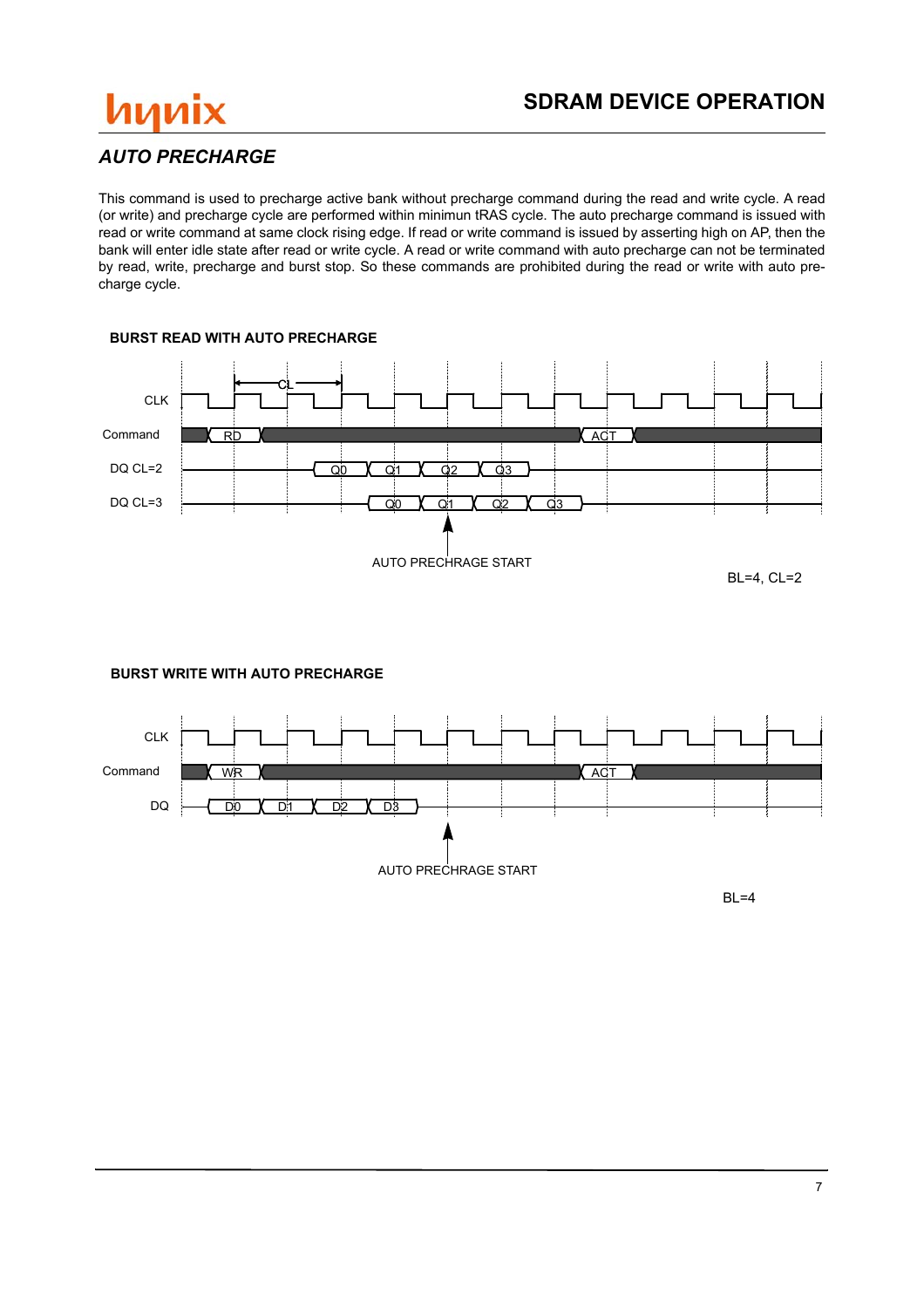# *AUTO REFRESH*

This command is similar to CAS before RAS refresh command in asynchronous DRAMs. The auto refresh command is initiated by activating  $\overline{\text{CS}}$ ,  $\overline{\text{CAS}}$ ,  $\overline{\text{WE}}$  and deactivating  $\overline{\text{RAS}}$  at the same clock rising edge. One Auto Refresh cycle refreshes one row selected by on-chip refresh counter. The refresh counter is incremented during each Auto Refresh cycle. Because Auto Refresh operation alternate between banks, both banks must be idle when Auto Refresh commands are invoked. Once an Auto Refresh cycle has been invoked, it is controlled internally until its duration. NOP cycles must be inserted during the entire Auto Refresh cycle time defined by tRC cycle time. Since the SDRAM is a dynamic memory device, the stored data must be refreshed periodically or will be lost. To avoid data loss, all rows in both banks must be refreshed during the maximum refresh interval specified by tREF.



### **Note**

1.All banks must be in idle state before excute auto refresh command. So Precharge command should be issued if necessary

# *SELF REFRESH*

The SDRAM features an on-chip refresh cycle timing generator which can be used in conjunction with the row refresh counter to completely refresh the two banks of DRAM entirely under internal control. The self refresh entry command is initiated by asserting low on CKE and Auto Refresh command. Once this command is invoked, the cycle timing generator performs a burst refresh sequencing and CKE have to remains low to continue self refresh operation. Self Refresh can be invoked only when both banks are idle. While the device is in Self Refresh mode, CKE is the only enabled input to the device. All other inputs, including the clock are disabled and any input is ignored. Self refresh mode is exited by asserting low on CKE and system clock input. The low-to-high transition of CKE will re-enable the clock and other inputs asynchronously. A minimum time, specified by tSRE, must be required before any command. It is recommended that a burst of 4096 Auto Refresh commands be performed immediately after exiting Self Refresh mode.

# *POWER DOWN*

The SDRAM has two internal clock buffers. A low current capacity clock buffer feeds the CKE input buffer while a high current clock buffer feeds the state machine and all DRAM circuits. During the Power Down state, the large clock buffer is disabled but the small clock buffer is not. In contrast to the Self Refresh state, entering and exiting Power Down is completely synchronous with respect to CKE. That is, CKE is sampled on every clock cycle, rather than asynchronously changing the state of the SDRAM Power Down is the lowest power state available. During Power Down, the SDRAM is not refreshed. Therefore, the minimum refresh specification still applies during power down. Exiting Power Down requires one clock cycle, as shown in the figure. Other commands can be issued on the clock cycle following the Exit Power Down command cycle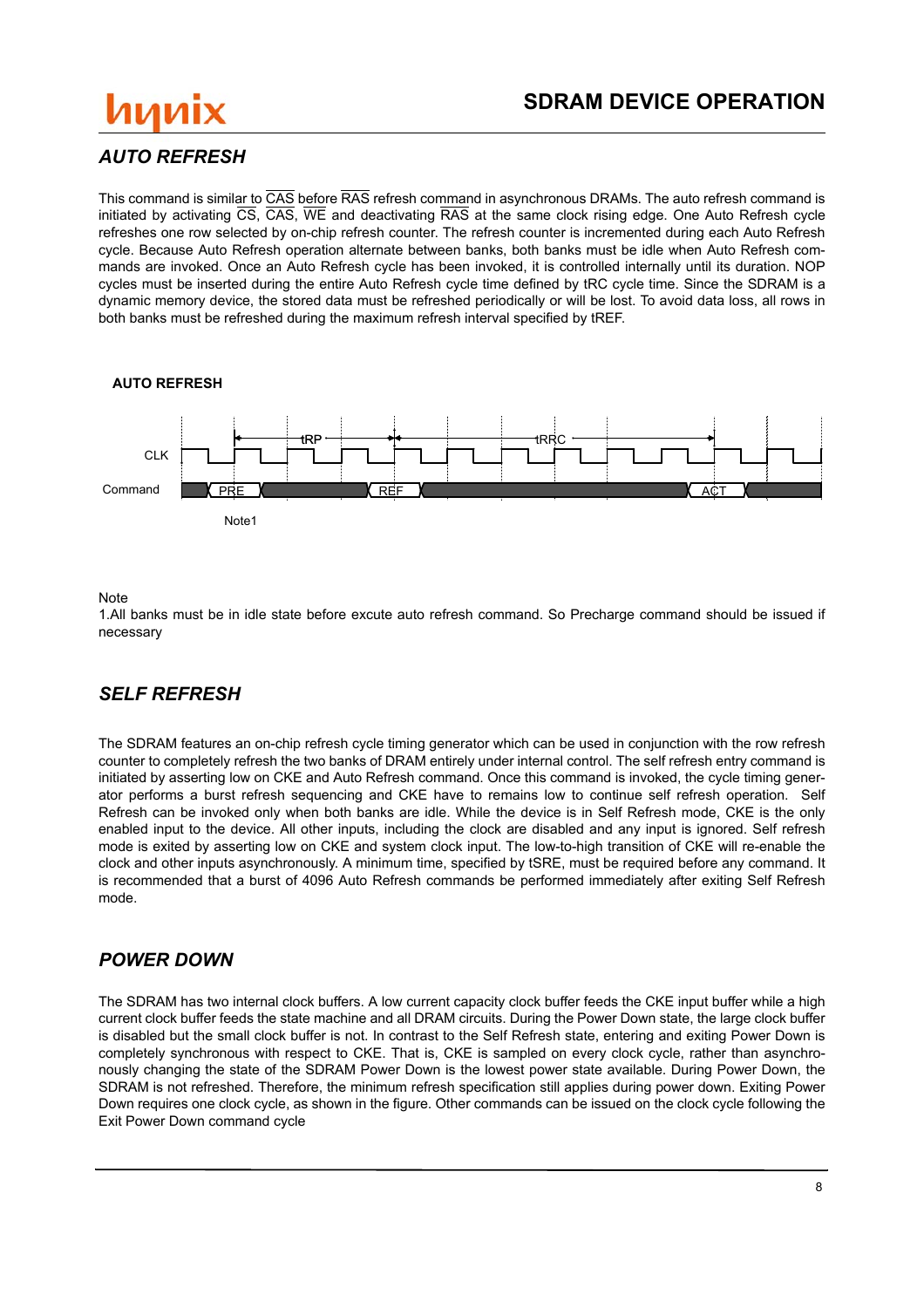

### *CLOCK SUSPEND*

Clock Suspend is very similar to Power Down, except that the Clock Suspend command is invoked by sampling the CKE signal low while one or both banks are not idle. While the clock is suspended, only the CLK and CKE inputs are enabled, and the state of CKE is sampled on every clock cycle. Internally, the banks remain in the state they were in when the clock was suspended. For example, if bank 0 was in the middle of a read burst when the clock was suspended, the read state will be maintained after exiting Clock Suspend. On the next clock cycle, the burst can be resumed from the next memory location designated by the burst length and burst type programmed in the Mode Register, or other legal commands can be issued to the active or both banks. While the clock is suspended, the SDRAM is not refreshed. Therefore, the minimum refresh specification still applies during the period when the clock is suspended.





**CLOCK SUSPEND DURING WRITE**

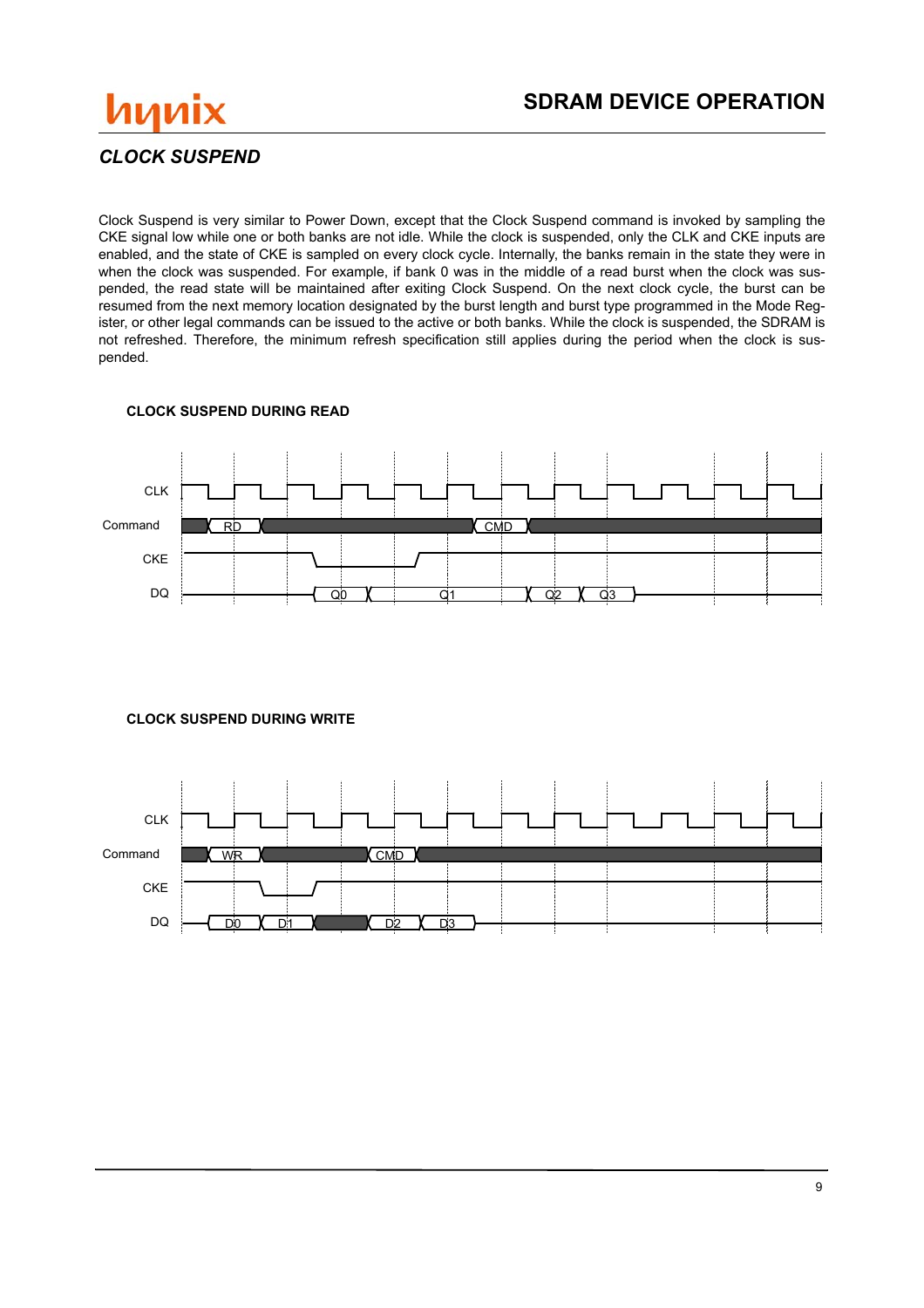



# *BURST STOP*

This command is used to terminate the burst operation during the read and write cycle. The burst stop command is initiated by activating CS, WE and asserting high on RAS and High at the same clock rising edge. During the read cycle, read data is terminated and DQ pins go to Hi-Z after the CAS latency after the burst stop command. During the write cycle DQ pins go to Hi-Z at the same clock with the burst stop command.

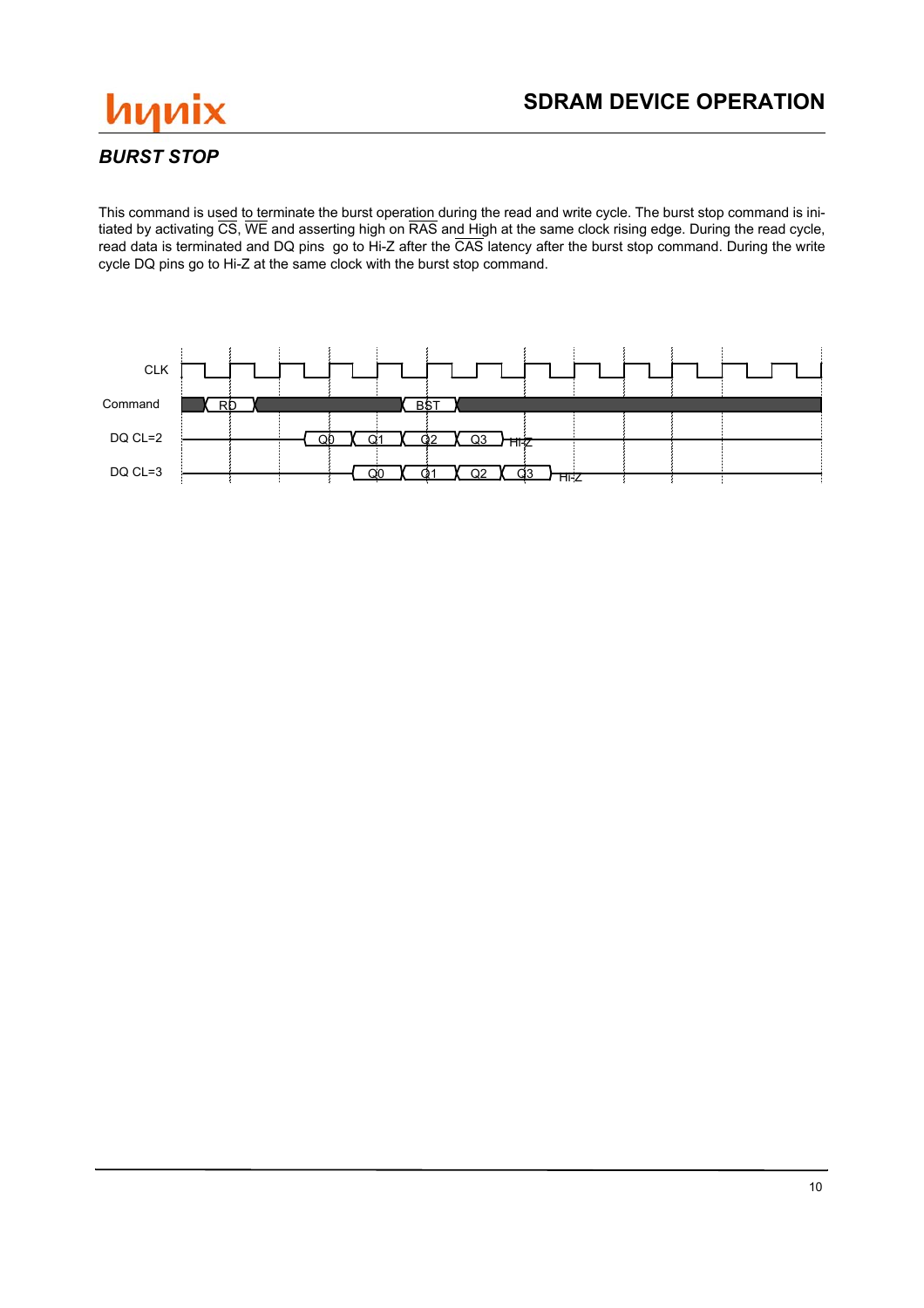



# *STATE AND FUNCTIONAL TRUTH TABLE, OPERATIONS INVOLVING BOTH BANKS*

| <b>Current State</b>          | CKE   |              | $\overline{\text{CS}}$ | <b>RAS</b>   | CAS | WE       | <b>BA</b> | AP           | <b>ADDR</b> | Action                                                  |  |
|-------------------------------|-------|--------------|------------------------|--------------|-----|----------|-----------|--------------|-------------|---------------------------------------------------------|--|
|                               | Prev. | Curr.        |                        |              |     |          |           |              |             |                                                         |  |
|                               | L     | $\mathsf{L}$ | X                      | X            | X   | $\times$ | X         | X            | X           | <b>Maintain Power Down</b>                              |  |
| Power Down                    | L     | H            | L.                     | H            | H   | H        | X.        | $\mathsf{X}$ | X           | Exit Power DownBBI                                      |  |
|                               | L     | H            | H                      | X            | X   | $\times$ | X         | $\mathsf{X}$ | X           | Exit Power DownBBI                                      |  |
|                               | L     | L            | X                      | X            | X   | X        | X         | $\mathsf{X}$ | X           | Maintain Self Refresh                                   |  |
| Self Refresh <sup>1</sup>     | L     | H            | L.                     | H            | H   | H        | X         | $\times$     | $\times$    |                                                         |  |
|                               | L     | H.           | H.                     | X            | X   | X        | X         | $\mathsf{X}$ | $\times$    | Exit Self Refresh                                       |  |
|                               | н     | L            | L                      | H            | H   | H        | X.        | X            | X           | Enter Power Down                                        |  |
|                               | H     | L            | H.                     | X            | X   | X        | X         | $\mathsf{X}$ | X           | Enter Power Down                                        |  |
|                               | H     | L            | L                      | L            | L   | H        | X         | X            | X           | Enter Self Refresh                                      |  |
| All Banks<br>Idle(BBI)        | H     | H            | L.                     | H            | H   | H        | X         | X            | $\times$    | <b>NOP</b>                                              |  |
|                               | H     | H            | H                      | X            | X   | X        | X         | X            | X           | Deselect                                                |  |
|                               | H     | H            | L.                     | L            | Г   | L.       | OPCODE    |              |             | Mode Register Access                                    |  |
|                               | H     | H            | L                      | $\mathsf{L}$ | L   | н        | X         | X            | X           | Auto Refresh                                            |  |
| <b>CLK Suspend</b>            | L     | L            | X                      | X            | X   | X        | X         | X            | X           | Maintain CLK Sus-<br>pend                               |  |
|                               | L.    | H            | X                      | X            | X   | X        | X         | X            | X           | Exit CLK Suspend                                        |  |
| Auto Refresh                  | H     | H            | L                      | Г            | Г   | H        | X         | X            | X           | NOP All Banks Idle<br>After tRC                         |  |
|                               | H     | H            | H                      | X            | X   | X        | X         | X            | X           | <b>Deselect</b>                                         |  |
| Any state other<br>than above | H     | L            | X                      | X            | X   | X        | X         | X            | X           | Suspend Clock, next<br>Cycle Clock Suspend              |  |
| <b>DQM</b>                    | H     | X            | X                      | X            | X   | X        | X         | X            | X           | Write DQM Latency is<br>0.<br>Read DQM Latency is<br>2. |  |

Note: 1. Exiting Self Refresh occurs by asynchronously bringing CKE from low to high.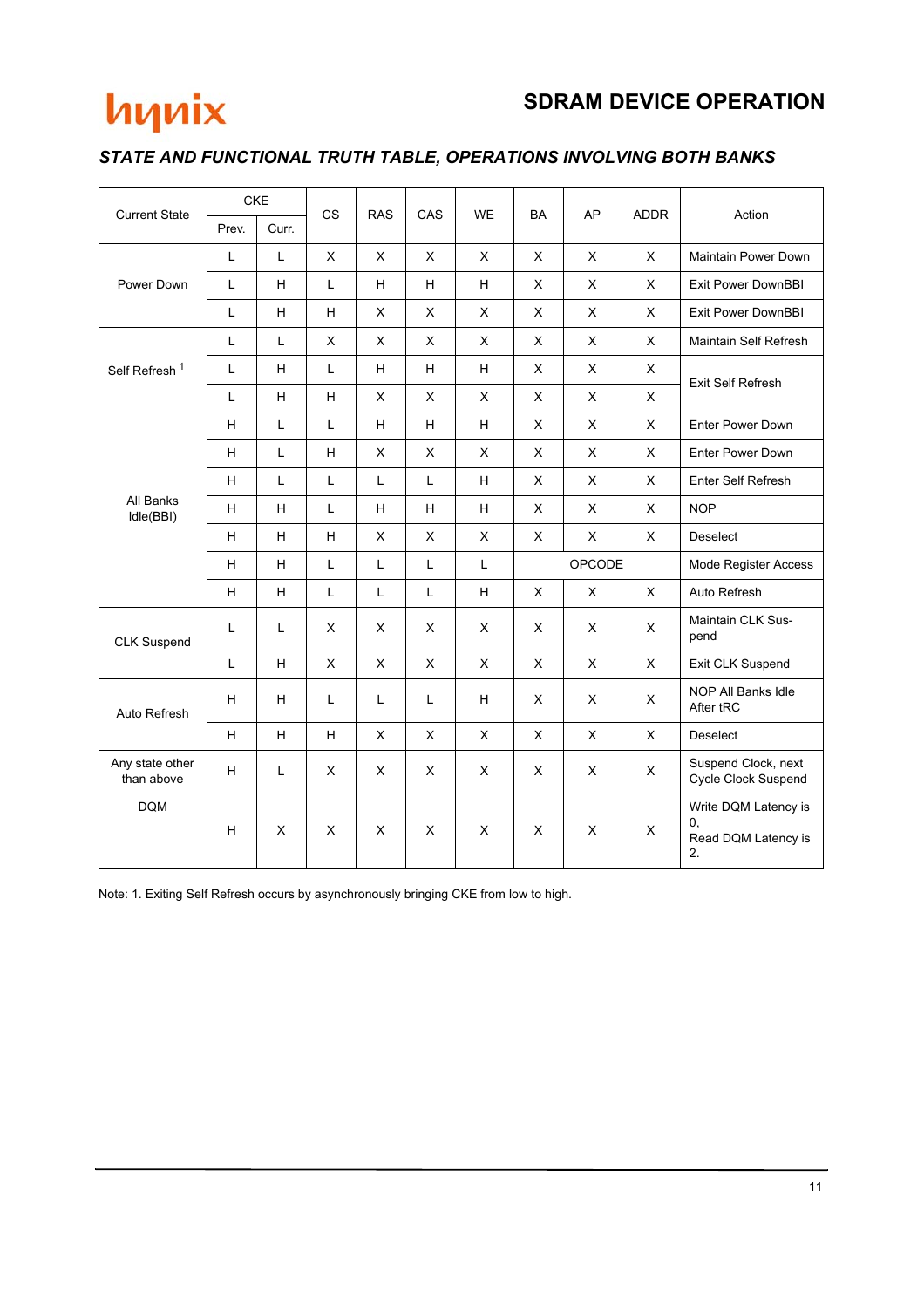

### *STATE AND FUNCTIONAL TRUTH TABLE, SELECTED BANK*

| Current State of<br>Selected Bank | $\overline{\text{cs}}$ | <b>RAS</b>              | CAS                     | WE                      | BA                      | AP                      | <b>ADDR</b>             | Action to Selected Bank<br>(Unless otherwise noted)    |
|-----------------------------------|------------------------|-------------------------|-------------------------|-------------------------|-------------------------|-------------------------|-------------------------|--------------------------------------------------------|
|                                   | L                      | Г                       | L                       | Г                       |                         | <b>OPCODE</b>           |                         | Mode Register Access                                   |
|                                   | L                      | Η                       | $\overline{H}$          | $\overline{H}$          | $\overline{\mathsf{x}}$ | $\overline{\mathsf{X}}$ | $\overline{\mathsf{x}}$ | <b>NOP</b>                                             |
| Idle                              | Η                      | X                       | $\overline{\mathsf{x}}$ | $\overline{\mathsf{X}}$ | $\overline{X}$          | Χ                       | $\overline{\mathsf{x}}$ | Deselect                                               |
|                                   | Г                      | Г                       | H                       | Г                       | BA                      | $\overline{\mathsf{X}}$ | $\overline{\mathsf{x}}$ | <b>NOP</b>                                             |
|                                   | Г                      | Г                       | L                       | Н                       | $\overline{\mathsf{X}}$ | $\overline{\mathsf{X}}$ | $\overline{\mathsf{x}}$ | Auto or Self Refresh                                   |
|                                   | Г                      | Г                       | H                       | Н                       | BA                      | RA                      | <b>RA</b>               | <b>Active Row</b>                                      |
|                                   | Г                      | Г                       | L                       | $\overline{\mathsf{x}}$ | $\overline{\mathsf{x}}$ | $\overline{\mathsf{X}}$ | $\overline{\mathsf{x}}$ | <b>ILLEGAL</b>                                         |
|                                   | L                      | Η                       | $\overline{H}$          | $\overline{H}$          | χ                       | Χ                       | $\overline{\mathsf{X}}$ | <b>NOP</b>                                             |
|                                   | H                      | X                       | $\overline{\mathsf{x}}$ | $\overline{\mathsf{X}}$ | χ                       | Χ                       | $\overline{\mathsf{X}}$ | Deselect                                               |
|                                   | Г                      | Г                       | H                       | Г                       | BA                      | L                       | $\overline{\mathsf{x}}$ | Precharge Selected Bank                                |
| <b>Row Active</b>                 | Г                      | Г                       | Н                       | Г                       | $\overline{\mathsf{X}}$ | $\overline{\mathsf{H}}$ | $\overline{\mathsf{x}}$ | Precharge All Banks                                    |
|                                   | Г                      | Η                       | L                       | Г                       | BA                      | L                       | CA                      | <b>Begin Write</b>                                     |
|                                   | τ                      | Ή                       | Г                       | τ                       | <b>BA</b>               | Ή                       | CA                      | Begin Write/Auto Precharge                             |
|                                   | τ                      | Ή                       | Г                       | Η                       | <b>BA</b>               | τ                       | CA                      | <b>Begin Read</b>                                      |
|                                   | τ                      | Ή                       | Г                       | Η                       | <b>BA</b>               | Η                       | CA                      | Begin Read/Auto Precharge                              |
|                                   | L                      | H                       | н                       | H                       | X                       | X                       | X                       | NOP(Continue burst to end Row<br>Active)               |
|                                   | H                      | $\overline{\mathsf{x}}$ | $\overline{\mathsf{x}}$ | χ                       | $\overline{X}$          | $\overline{\mathsf{X}}$ | $\overline{\mathsf{x}}$ | <b>Deselect</b>                                        |
|                                   | L                      | L                       | $\overline{H}$          | L                       | <b>BA</b>               | $\overline{L}$          | $\overline{\mathsf{x}}$ | Precharge Selected Bank                                |
|                                   | L                      | L                       | $\overline{\mathsf{H}}$ | L                       | $\overline{X}$          | $\overline{H}$          | $\overline{\mathsf{x}}$ | Precharge All Banks                                    |
| Read                              | Г                      | L                       | L                       | $\overline{\mathsf{X}}$ | $\overline{X}$          | Χ                       | $\overline{\mathsf{x}}$ | <b>ILLEGAL</b>                                         |
|                                   | Г                      | Η                       | L                       | Г                       | <b>BA</b>               | L                       | CA                      | Begin Write <sup>2</sup>                               |
|                                   | Г                      | Η                       | L                       | L                       | <b>BA</b>               | Η                       | CA                      | Begin Write/Auto Precharge <sup>2</sup>                |
|                                   | L                      | Η                       | L                       | Ξ                       | <b>BA</b>               | Г                       | CA                      | <b>Begin New Read</b>                                  |
|                                   | L                      | Η                       | L                       | Ξ                       | <b>BA</b>               | Ξ                       | CA                      | Begin New Read/Auto Precharge                          |
|                                   | L                      | Η                       | $\overline{H}$          | L                       | $\overline{\mathsf{x}}$ | Χ                       | $\overline{\mathsf{x}}$ | <b>Term Burst Row Active</b>                           |
|                                   | L                      | н                       | н                       | H                       | X                       | X                       | X                       | NOP (Continue burst to end Row<br>Active)              |
|                                   | Н                      | $\overline{\mathsf{x}}$ | $\overline{X}$          | $\overline{\mathsf{X}}$ | $\overline{\mathsf{x}}$ | $\overline{\mathsf{x}}$ | $\overline{X}$          | Deselect                                               |
|                                   | L                      | Г                       | $\overline{H}$          | L                       | <b>BA</b>               | L                       | $\overline{X}$          | Precharge Selected Bank                                |
|                                   | L                      | Г                       | $\overline{H}$          | L                       | $\overline{\mathsf{x}}$ | $\overline{H}$          | $\overline{X}$          | Precharge All Banks                                    |
| Write                             | L                      | Г                       | Г                       | $\overline{\mathsf{X}}$ | $\overline{X}$          | $\overline{\mathsf{X}}$ | $\overline{\mathsf{x}}$ | <b>ILLEGAL</b>                                         |
|                                   | L                      | Η                       | Г                       | $\overline{L}$          | <b>BA</b>               | L                       | CA                      | <b>Begin WRITE</b>                                     |
|                                   | L                      | Η                       | L                       | τ                       | <b>BA</b>               | Η                       | CA                      | Begin Write/Auto Precharge                             |
|                                   | L                      | Η                       | L                       | Η                       | <b>BA</b>               | L                       | CA                      | <b>Begin New Read</b>                                  |
|                                   | L                      | Η                       | L                       | Η                       | BA                      | Η                       | CA                      | Begin New Read/Auto Precharge                          |
|                                   | τ                      | Ή                       | $\overline{\mathsf{H}}$ | τ                       | $\overline{\mathsf{x}}$ | χ                       | $\overline{\mathsf{x}}$ | Term Burst Row Active                                  |
|                                   | L                      | н                       | H                       | H                       | $\pmb{\times}$          | X                       | Χ                       | NOP, Continue burst to end Pre-<br>charge <sup>3</sup> |
|                                   | H                      | X                       | X                       | X                       | $\overline{\mathsf{x}}$ | X                       | X                       | Deselect                                               |
|                                   | L                      | L                       | $\overline{H}$          | Г                       | BA                      | Г                       | $\overline{\mathsf{x}}$ | <b>ILLEGAL</b>                                         |
|                                   | τ                      | L                       | $\overline{H}$          | L                       | $\overline{\mathsf{x}}$ | Ή                       | $\overline{\mathsf{x}}$ | <b>ILLEGAL</b>                                         |
| Read with Atuo<br>Precharging     | L                      | Ή                       | Г                       | L                       | BA                      | L                       | CA                      | <b>ILLEGAL</b>                                         |
|                                   | L                      | Ή                       | Г                       | L                       | BA                      | Ή                       | CA                      | <b>ILLEGAL</b>                                         |
|                                   | Г                      | Η                       | Г                       | Ξ                       | <b>BA</b>               | L                       | CA                      | <b>ILLEGAL</b>                                         |
|                                   | L                      | н                       | Г                       | Ξ                       | <b>BA</b>               | Η                       | CA                      | <b>ILLEGAL</b>                                         |
|                                   | Г                      | Η                       | $\overline{H}$          | L                       | $\overline{\mathsf{x}}$ | $\overline{\mathsf{x}}$ | X                       | <b>ILLEGAL</b>                                         |
|                                   | L                      | Г                       | L                       | Χ                       | $\overline{\mathsf{x}}$ | X                       | $\overline{\mathsf{x}}$ | <b>ILLEGAL</b>                                         |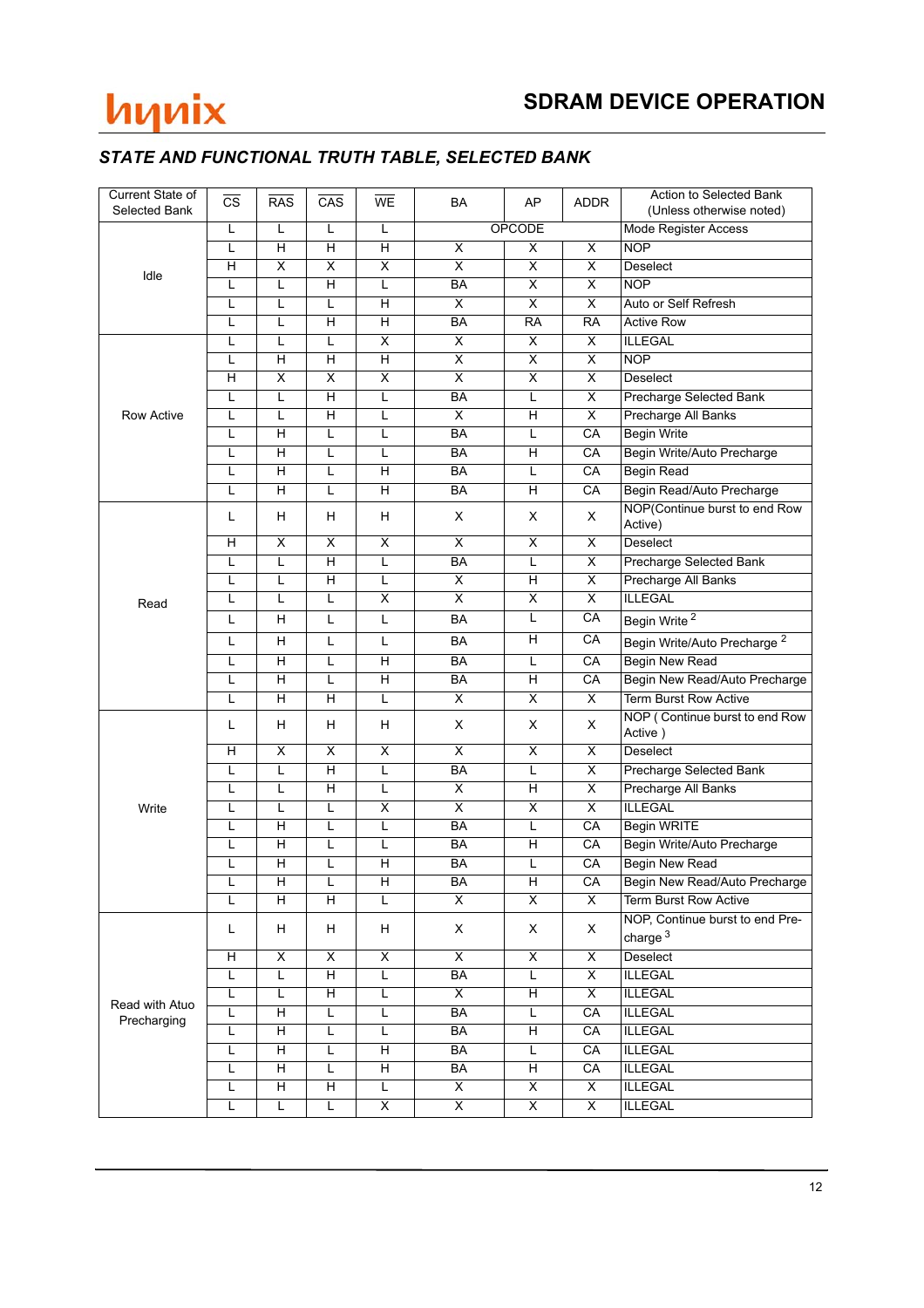# **SDRAM DEVICE OPERATION**

| Current State of<br>Selected Bank | $\overline{\text{cs}}$ | <b>RAS</b>              | $\overline{CAS}$        | <b>WE</b>               | BA                      | AP                      | <b>ADDR</b>             | Action to Selected Bank<br>(Unless otherwise noted)    |
|-----------------------------------|------------------------|-------------------------|-------------------------|-------------------------|-------------------------|-------------------------|-------------------------|--------------------------------------------------------|
|                                   | L                      | H.                      | H                       | H                       | X                       | X                       | X                       | NOP, Continue burst to end Pre-<br>charge <sup>3</sup> |
|                                   | $\overline{H}$         | X                       | $\overline{\mathsf{x}}$ | $\overline{\mathsf{x}}$ | $\overline{\mathsf{x}}$ | χ                       | $\overline{\mathsf{x}}$ | <b>Deselect</b>                                        |
|                                   | L                      | L                       | Η                       | L                       | BA                      | L                       | X                       | <b>ILLEGAL</b>                                         |
|                                   | L                      | Г                       | $\overline{H}$          | Г                       | $\times$                | $\overline{H}$          | X                       | <b>ILLEGAL</b>                                         |
| Write with Auto Pre-<br>charging  | L                      | Η                       | L                       | L                       | BA                      | Г                       | CA                      | <b>ILLEGAL</b>                                         |
|                                   | Г                      | Η                       | L                       | L                       | BA                      | $\overline{H}$          | CA                      | <b>ILLEGAL</b>                                         |
|                                   | Г                      | $\overline{H}$          | L                       | $\overline{H}$          | BA                      | L                       | CA                      | <b>ILLEGAL</b>                                         |
|                                   | L                      | $\overline{H}$          | L                       | $\overline{H}$          | <b>BA</b>               | $\overline{H}$          | CA                      | <b>ILLEGAL</b>                                         |
|                                   | L                      | $\overline{H}$          | Η                       | L                       | $\overline{\mathsf{x}}$ | X                       | $\overline{\mathsf{x}}$ | <b>ILLEGAL</b>                                         |
|                                   | L                      | Г                       | L                       | $\overline{\mathsf{x}}$ | X                       | X                       | $\overline{\mathsf{x}}$ | <b>ILLEGAL</b>                                         |
|                                   | L                      | $\overline{\mathsf{H}}$ | $\overline{\mathsf{H}}$ | Η                       | $\overline{\mathsf{x}}$ | χ                       | χ                       | NOP Idle after tRP                                     |
|                                   | $\overline{H}$         | $\overline{\mathsf{x}}$ | $\overline{\mathsf{x}}$ | $\overline{\mathsf{x}}$ | $\overline{\mathsf{x}}$ | χ                       | $\overline{\mathsf{x}}$ | Deselect                                               |
|                                   | Г                      | Г                       | $\overline{H}$          | L                       | <b>BA</b>               | L                       | X                       | <b>NOP</b>                                             |
|                                   | L                      | Г                       | Η                       | L                       | $\overline{\mathsf{x}}$ | Η                       | $\overline{\mathsf{x}}$ | <b>NOP</b>                                             |
| Precharging                       | L                      | $\overline{H}$          | L                       | Г                       | BA                      | L                       | CA                      | <b>ILLEGAL</b>                                         |
|                                   | Г                      | $\overline{H}$          | L                       | L                       | BA                      | $\overline{H}$          | CA                      | <b>ILLEGAL</b>                                         |
|                                   | L                      | $\overline{H}$          | L                       | H                       | <b>BA</b>               | Г                       | CA                      | <b>ILLEGAL</b>                                         |
|                                   | Г                      | $\overline{\mathsf{H}}$ | Г                       | $\overline{\mathsf{H}}$ | BA                      | $\overline{H}$          | CA                      | <b>ILLEGAL</b>                                         |
|                                   | L                      | Ή                       | $\overline{H}$          | L                       | $\overline{\mathsf{x}}$ | χ                       | χ                       | <b>ILLEGAL</b>                                         |
|                                   | L                      | $\overline{H}$          | Η                       | $\overline{\mathsf{H}}$ | $\overline{\mathsf{x}}$ | χ                       | X                       | <b>NOP</b>                                             |
|                                   | $\overline{H}$         | $\overline{\mathsf{x}}$ | χ                       | Χ                       | $\overline{\mathsf{x}}$ | Χ                       | χ                       | <b>Deselect</b>                                        |
|                                   | L                      | L                       | $\overline{\mathsf{H}}$ | L                       | BA                      | L                       | $\overline{\mathsf{x}}$ | <b>ILLEGAL</b>                                         |
| Row Activating                    | Г                      | Г                       | Н                       | L                       | X                       | H                       | χ                       | <b>ILLEGAL</b>                                         |
|                                   | Г                      | $\overline{H}$          | L                       | L                       | BA                      | χ                       | CA                      | <b>ILLEGAL</b>                                         |
|                                   | L                      | $\overline{H}$          | L                       | Η                       | BA                      | χ                       | CA                      | <b>ILLEGAL</b>                                         |
|                                   | L                      | $\overline{H}$          | $\overline{H}$          | L                       | $\overline{\mathsf{x}}$ | $\overline{\mathsf{x}}$ | X                       | <b>ILLEGAL</b>                                         |
|                                   | L                      | Г                       | L                       | X                       | X                       | X                       | X                       | <b>ILLEGAL</b>                                         |
|                                   | L                      | $\overline{H}$          | $\overline{H}$          | $\overline{H}$          | $\overline{\mathsf{x}}$ | X                       | X                       | <b>NOP</b>                                             |
| Mode Register                     | Η                      | χ                       | $\overline{\mathsf{x}}$ | χ                       | $\overline{\mathsf{x}}$ | $\overline{\mathsf{x}}$ | $\overline{\mathsf{x}}$ | <b>Deselect</b>                                        |
|                                   | Г                      | Г                       | $\overline{H}$          | $\overline{H}$          | X                       | X                       | X                       | <b>ILLEGAL</b>                                         |
| Accessing                         | Г                      | Г                       | L                       | $\overline{H}$          | $\overline{\mathsf{x}}$ | $\overline{\mathsf{x}}$ | X                       | <b>ILLEGAL</b>                                         |
|                                   | Г                      | $\overline{H}$          | L                       | L                       | χ                       | Χ                       | X                       | <b>ILLEGAL</b>                                         |
|                                   | L                      | H                       | Η                       | L                       | X                       | X                       | $\overline{\mathsf{x}}$ | <b>ILLEGAL</b>                                         |

### Notes:

hunix

1. Assume CKE high on the previous and current clock cycles.

2. Read bust must terminate one cycle before the start of a write sequence. This can be accomplished in one of two ways. First, if the last bit of the burst is output two cycles before the start of the write sequencem the burst will terminate. And the output will tristate, the internal read pipeline will be flushed during the cycle before the write command is issued. Second, the burst can be terminated by bringing DQM high and issuing a terminate burst command two cycles before the write command. This will also quarantee that the output will tristate and the read pipeline will be flushed during the cycle before the write command is issued.

3 while either bank is executing a read or Write burst sequence with Auto Precharge selected, no Read or write commands are allowed to the opposite bank.

4. X=Do not care, L=Low, H=High, BA=Bank Address, RA= Row Address, CA=Column Address, Opcode=Operand Code, NOP=No Operatin Code, NOP=No Operation.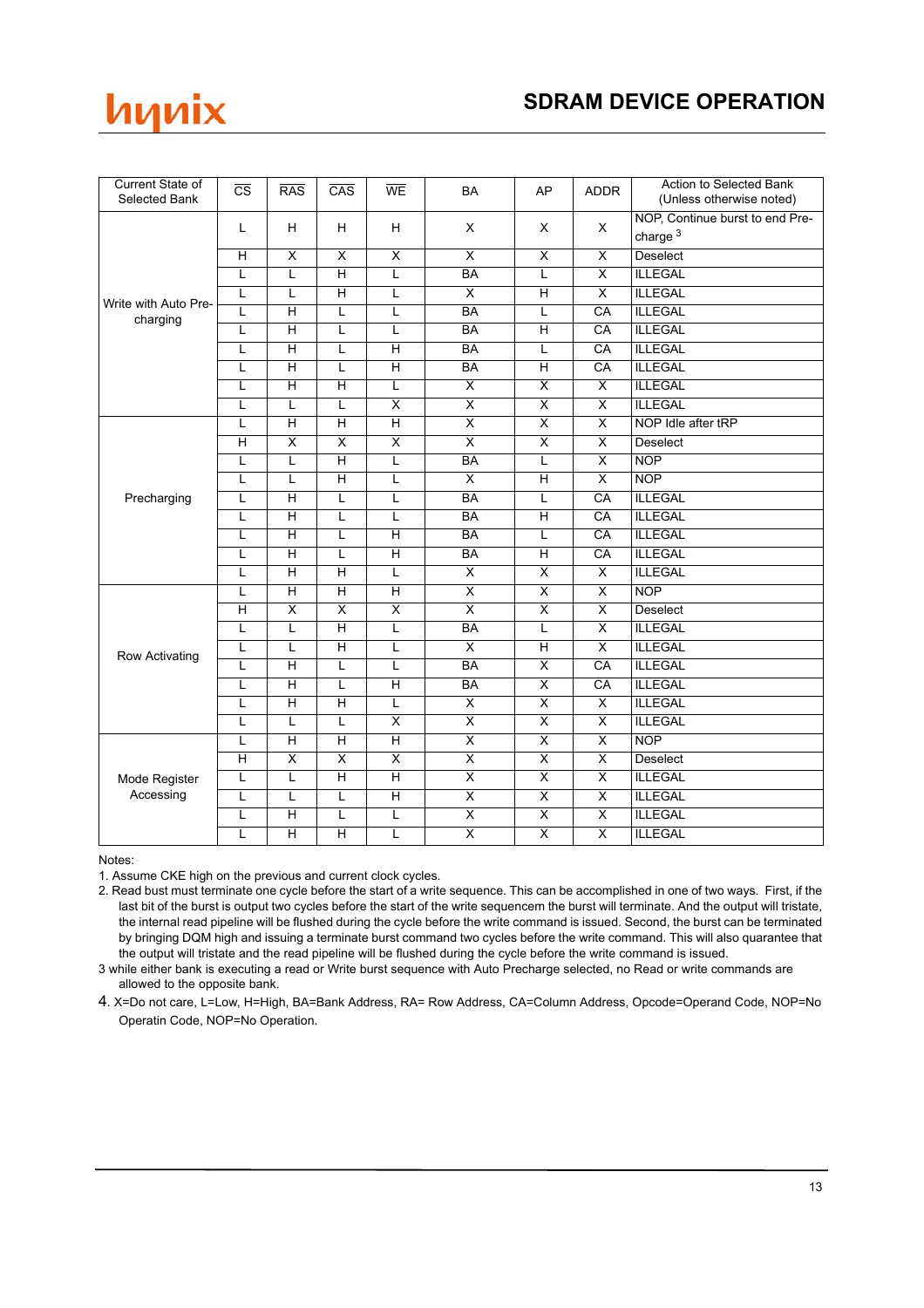

# *Address sequence for different burst lengths*

| <b>Burst Length</b> | <b>Initial Address</b> | <b>Burst Type</b>                                                                      |                        |  |  |  |  |
|---------------------|------------------------|----------------------------------------------------------------------------------------|------------------------|--|--|--|--|
|                     | A2A1A0                 | Sequential                                                                             | Interleave             |  |  |  |  |
| $\overline{2}$      | X X 0                  | 0,1                                                                                    | 0,1                    |  |  |  |  |
|                     | X X 1                  | 1,0                                                                                    | 1,0                    |  |  |  |  |
|                     | $X$ 00                 | 0, 1, 2, 3                                                                             | 0, 1, 2, 3             |  |  |  |  |
| 4                   | $X$ 01                 | 1, 2, 3, 0                                                                             | 1,0,3,2                |  |  |  |  |
|                     | X <sub>10</sub>        | 2,3,0,1                                                                                | 2,3,0,1                |  |  |  |  |
|                     | X 1 1                  | 3,0,1,2                                                                                | 3, 2, 1, 0             |  |  |  |  |
|                     | 000                    | 0, 1, 2, 3, 4, 5, 6, 7                                                                 | 0, 1, 2, 3, 4, 5, 6, 7 |  |  |  |  |
|                     | 001                    | 1,2,3,4,5,6,7,0                                                                        | 1,0,3,2,5,4,7,6        |  |  |  |  |
|                     | 010                    | 2, 3, 4, 5, 6, 7, 0, 1                                                                 | 2, 3, 0, 1, 6, 7, 4, 5 |  |  |  |  |
| 8                   | 011                    | 3,4,5,6,7,0,1,2                                                                        | 3, 2, 1, 0, 7, 6, 5, 4 |  |  |  |  |
|                     | 100                    | 4, 5, 6, 7, 0, 1, 2, 3                                                                 | 4, 5, 6, 7, 0, 1, 2, 3 |  |  |  |  |
|                     | 101                    | 5, 6, 7, 0, 1, 2, 3, 4                                                                 | 5,4,7,6,1,0,3,2        |  |  |  |  |
|                     | $110$                  | 6,7,0,1,2,3,4,5                                                                        | 6,7,4,5,2,3,0,1        |  |  |  |  |
|                     | 111                    | 7,0,1,2,3,4,5,6                                                                        | 7,6,5,4,3,2,1,0        |  |  |  |  |
| Full page           | Note                   | $0, 1, 2, 3, 4, \sim \sim, m$<br>$1,2,3,4,5,\sim 0$<br>$m, 0, 1, 2, 3, \sim \sim, m-1$ | Not supported          |  |  |  |  |
|                     |                        |                                                                                        |                        |  |  |  |  |

Note : 4Mx4 - Initial address : A9-A0, Page length : 1024, m=1023 2Mx8 - Initial address : A8-A0, Page length : 512, m= 511 1Mx16 - Initial address : A7-A0, Page length : 256, m= 255